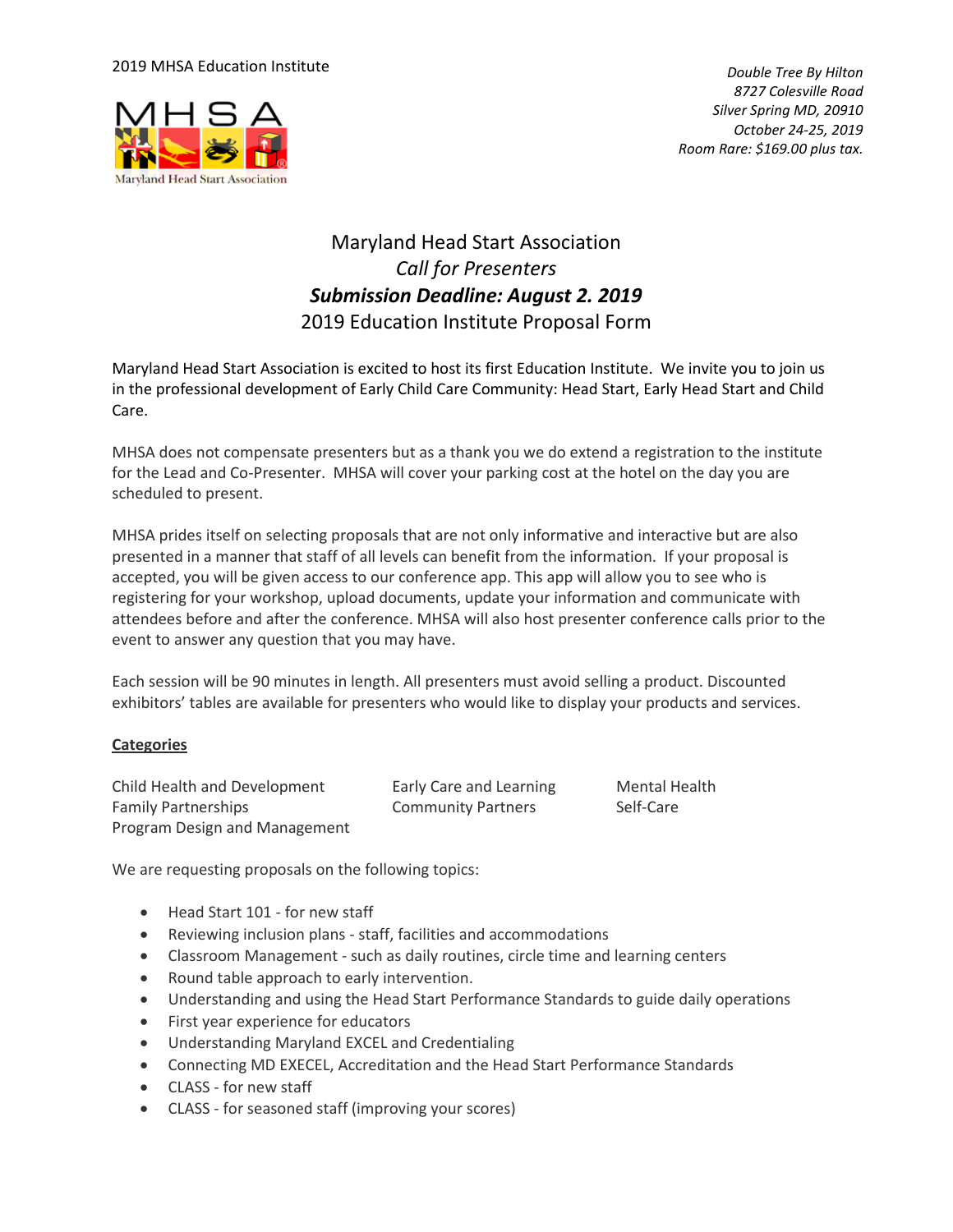#### 2019 MHSA Education Institute

- Making families feel welcome
- Teaching mix age groups
- Home Visiting for new staff and home visitors
- Developing Individual lesson plans
- Self-Care topics
- Challenging behaviors
- Developing partnership with your local Judy Center
- What is a Judy Center?
- Time Management
- Planning your own professional development
- Using data for better planning
- Coaching and the adult learner
- Developing partnerships with your local LEA
- Working with Dads as the first teacher
- Mental Health Topics
- Classroom environment
- EHS Home Visitors: The balancing acting understanding your role as a Home Visitor
- Staff retention
- Emergency Preparedness
- The tiered approach to lesson planning-using data to drive instruction
- Understanding brain development
- Understanding how bias effect teacher child interactions
- Creating a language and literacy environment
- Dual Language Learners
- STEAM
- Project Based Learning
- Trauma Informed Care
- 45-day mandates including follow up and referrals

Please follow all the directions on the submission form. Incomplete forms will be returned. MHSA requests that you type directly on the form; handwritten forms are sometimes hard to read. Please submit your proposal by August 2, 2019. Email your form t[o tta\\_mhsa@md-hsa.org](mailto:tta_mhsa@md-hsa.org) with **2019 EI Submission** in the subject line.

If you have any question before your submission, please email us at [tta\\_mhsa@md-hsa.org.](mailto:tta_mhsa@md-hsa.org)

### **Presenters will be notified by August 9, 2019 by email.**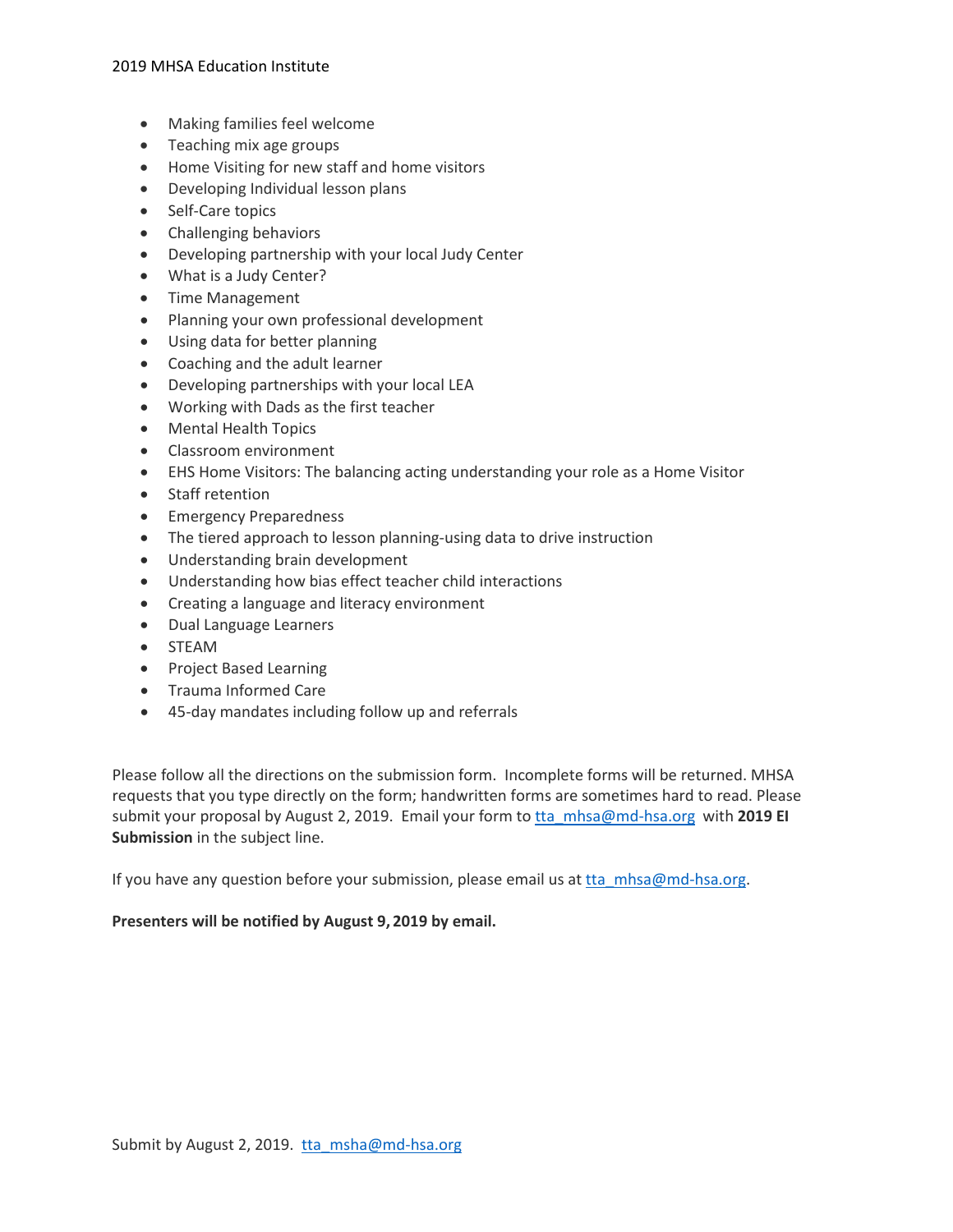## Maryland Head Start Association *Call for Presenters Submission Deadline: August 2. 2019* 2019 Education Institute Proposal Form

**Presenter(s)** – Each Presenter must have their own unique email and contact information

| <b>Lead Presenter</b> |  |  |  |
|-----------------------|--|--|--|
| Name:                 |  |  |  |
| Title:                |  |  |  |
| Agency:               |  |  |  |
| Contact No.           |  |  |  |
| Email:                |  |  |  |

| <b>Co-Presenter</b> |  |  |  |
|---------------------|--|--|--|
| Name:               |  |  |  |
| Title:              |  |  |  |
| Agency:             |  |  |  |
| Contact No.         |  |  |  |
| Email:              |  |  |  |

**Workshop Category:** Please select ONE primary category *(We understand that a workshop may cover more than on category) (Put an X in the box next to your primary category)*

| Child Health & Development     |  |
|--------------------------------|--|
| <b>Family Partnerships</b>     |  |
| Program Design & Management    |  |
| <b>Early Care and Learning</b> |  |

| <b>Community Partners</b> |  |
|---------------------------|--|
| <b>Mental Health</b>      |  |
| Self-Care                 |  |

*Target Audience: Please select the audience that best fit your session. (Put an X in the box next to your target audience)*

| <b>All Education Staff</b>      |  |
|---------------------------------|--|
| <b>Seasoned Education Staff</b> |  |
| <b>Family Service Staff</b>     |  |
| <b>New Education Staff</b>      |  |

| Coaches/Mentors      |  |
|----------------------|--|
| <b>Home Visitors</b> |  |
| Program Managers     |  |

*MSDE Approval Training Approval Number (Insert N/A if there is none)*

**Type of Workshop:** Please select **ONE** *(Put an X in the box next to type of workshop)*

*Lecture*

*Interactive Loud/Noisy*

Submit by August 2, 2019. tha msha@md-hsa.org